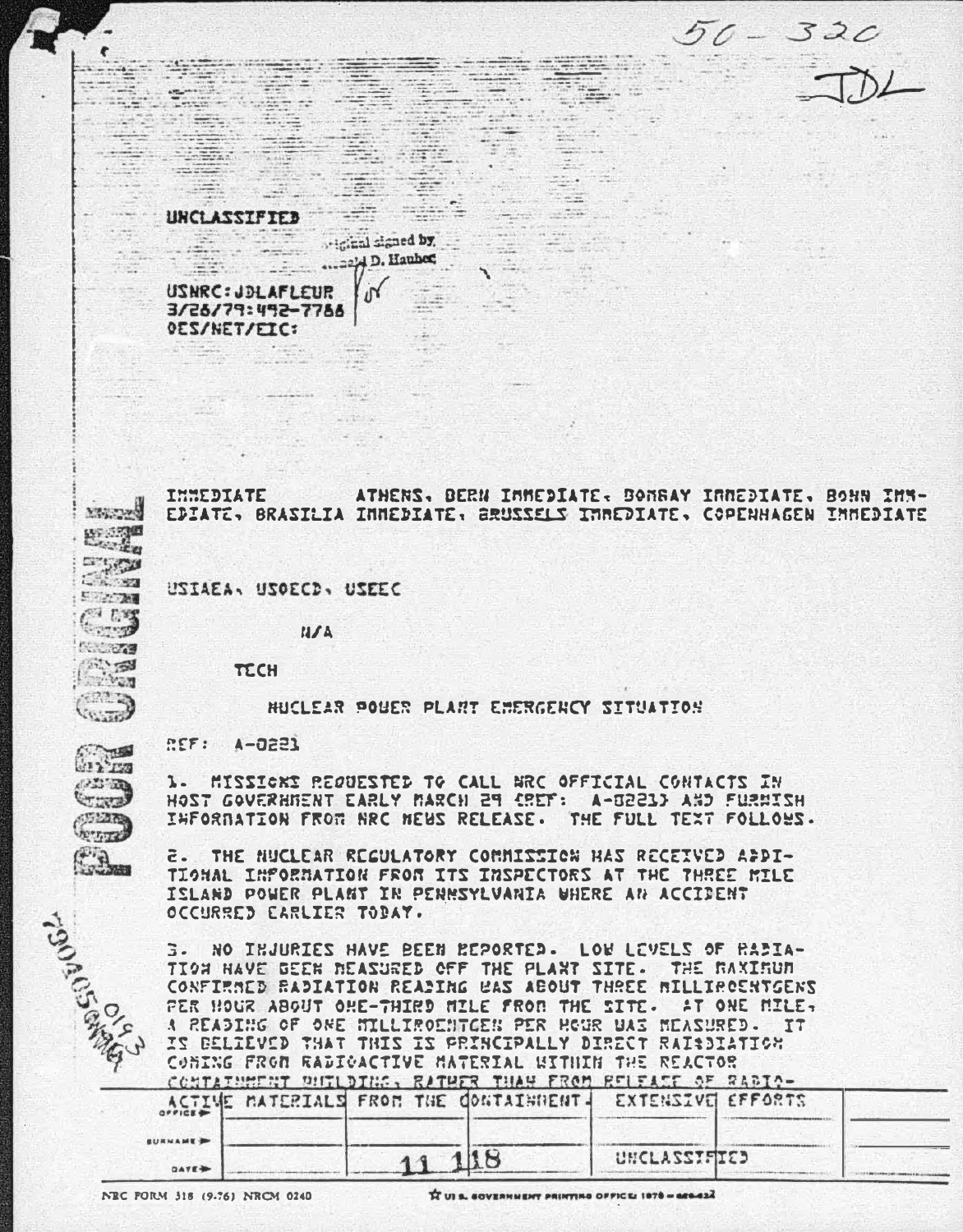## **UNCLASSIFIED** eccal marie.

 $\therefore$ 

 $1 - 200$ 

 $\overline{\mathbf{z}}$ 

 $= 8$ 

 $-7 -$ 

ARE CONTINUING BY THE STATE OF PERUSTLVANIA, THE DEPART-**MERT OF ENERGY. AND THE HRC TO NEASURE THE AMOUNT OF** RADIOACTIVE MATERIAL WHICH TAY HAVE BEEN RELEASED FROM THE IITE. A HELICOPTER WITH SPECIAL INSTRUMENTS ALSO IS BEING USED.

 $2_{\odot}$ 

**MARINE** 

 $-100 - 100$ 

 $\frac{1}{2}$ 

4. IT HOW APPEARS THAT THE CAUSE OF THE TURBIRE SHUTDOUN AT THE PLANT EARLY TODAY UAS A REDUCTION IN FLOW OF FEED-**WATER TO THE STEAR GENERATORS.** 

S. THE SECREACE OF EVENTS WHICH LED TO THE RELEASE OF RADIOACTIVITY TO THE REACTOR CONTAINMENT SUILDING HAS NOT DEEN DETERRINED. THERE WAS A RELEASE OF PRIFARY COOLANT WATER TO THE CONTAINMENT. EMERGENCY CORE COOLING SYSTEMS ARE CONTINUING TO PROVIDE HATER TO COOL THE FUEL. THE REACTOR IS SHUT DOUN. THE PRESSURE IN THE REACTOR SYSTEM IZ BEIRG SLOULY REDUCED.

Ь. NRC HAS A TEAN OF SIX PERSONS AT THE SITE. THEY **HTLL** PARTICIPATE IN THE NRC INVESTIGATION OF THE EVENT. THE RESULTS WILL BE MADE PUBLIC. AN ANRESSING TEAM ALSO IS BEING FORMED TO MONITOR THE SUBSECUENT ACTIVITIES OF THE LICENSEE, THE METROPOLITAN EDISON COMPANY. VY

RCC: JRS **BAK JDL** FILE KDB

11 119